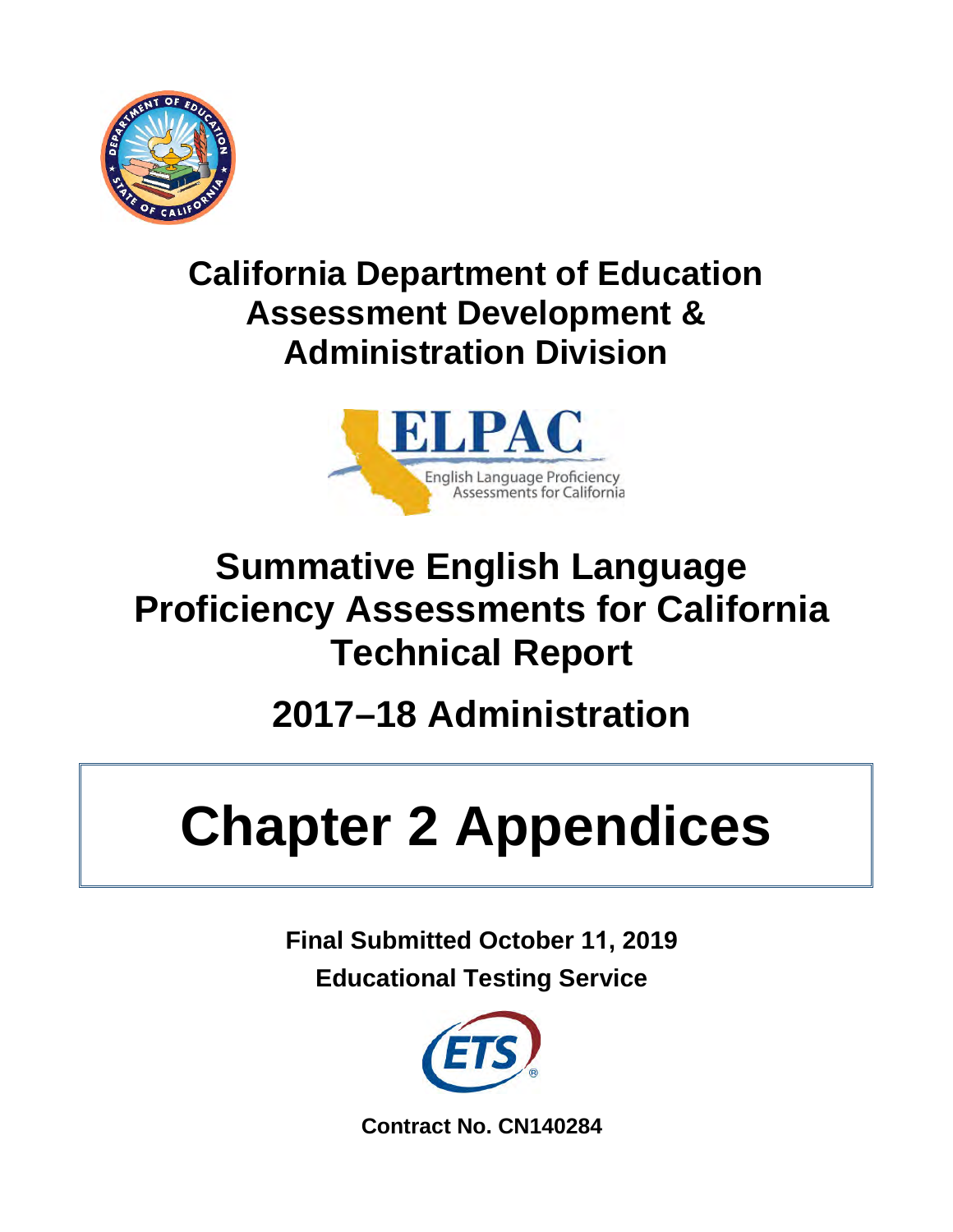## **Table of Contents**

#### **List of Tables**

| Table 2.A.1. ELPAC Summative Assessment Participation-Kindergarten Through Grade   |
|------------------------------------------------------------------------------------|
|                                                                                    |
| Table 2.A.2. ELPAC Summative Assessment Participation—Grades Four Through Six 3    |
| Table 2.A.3. ELPAC Summative Assessment Participation-Grades Seven Through Nine  4 |
| Table 2.A.4. ELPAC Summative Assessment Participation-Grades Ten Through Twelve  5 |
|                                                                                    |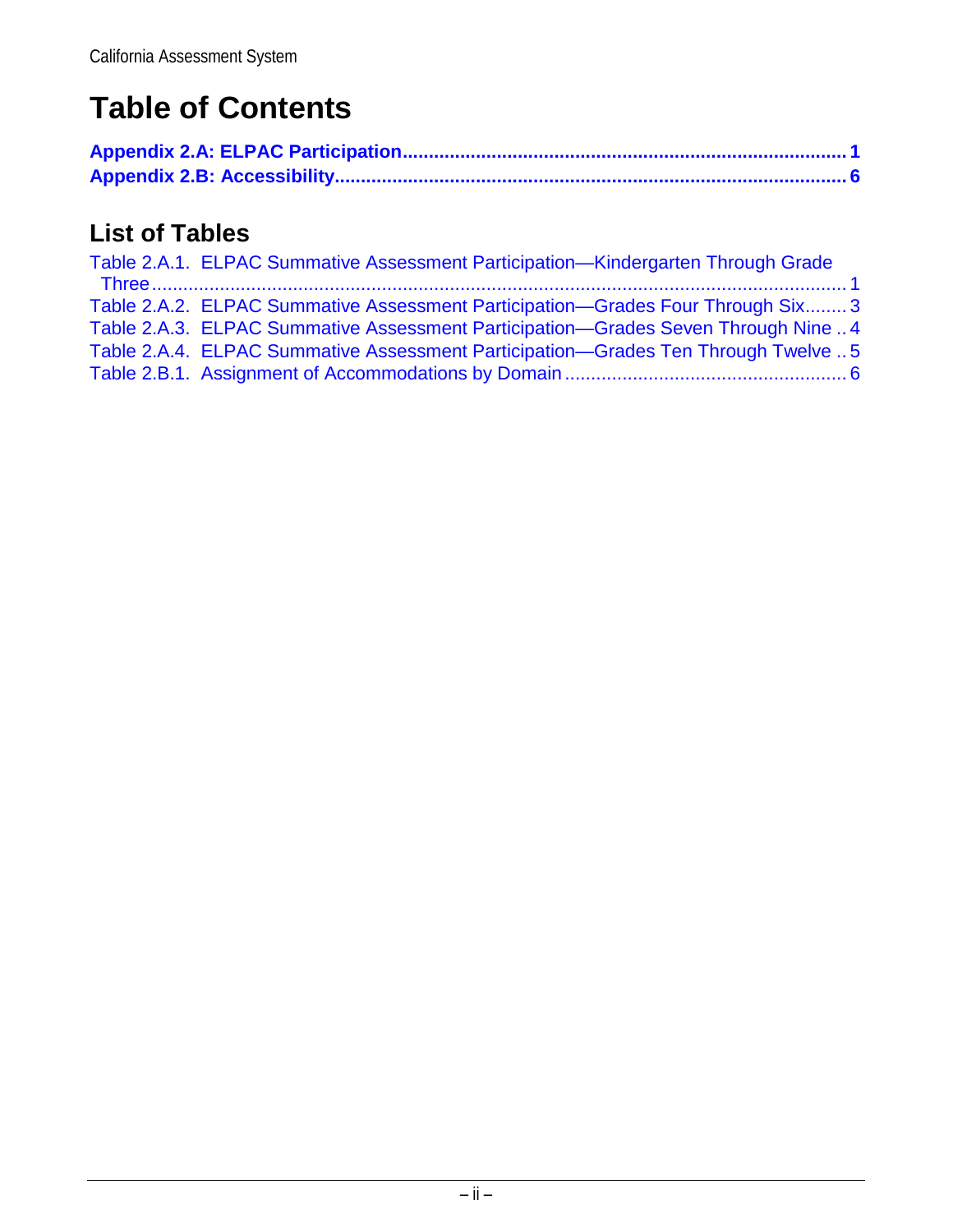#### <span id="page-2-2"></span>**Appendix 2.A: ELPAC Participation**

<span id="page-2-1"></span><span id="page-2-0"></span>

| <b>Student Group</b>                                                     | Kindergarten: Number<br>Enrolled | Kindergarten: Number<br><b>Tested</b> | Kindergarten: Percent<br>Tested | 1: Number Enrolled<br>Grade | Number Tested<br>$\overline{\div}$<br>Grade | Percent Tested<br>$\sim$<br>$\overline{\phantom{0}}$<br>Grade | Number Enrolled<br>$\ddot{\mathbf{v}}$<br>Grade | Number Tested<br>$\ddot{\mathbf{v}}$<br>Grade | Percent Tested<br>$\ddot{\mathbf{v}}$<br>Grade | Number Enrolled<br>$\ddot{\bm{\mathrm{o}}}$<br>Grade | Number<br>Tested<br>$\ddot{\bm{\mathrm{s}}}$<br>Grade | Percent Tested<br>$\ddot{\bm{\delta}}$<br>Grade |
|--------------------------------------------------------------------------|----------------------------------|---------------------------------------|---------------------------------|-----------------------------|---------------------------------------------|---------------------------------------------------------------|-------------------------------------------------|-----------------------------------------------|------------------------------------------------|------------------------------------------------------|-------------------------------------------------------|-------------------------------------------------|
| All                                                                      | 180,473                          | 176,526                               | 97.8                            | 150,976                     | 146,516                                     | 97.0                                                          | 131,089                                         | 128,076                                       | 97.7                                           | 117,418                                              | 114,289                                               | 97.3                                            |
| Gender: Male                                                             | 92,969                           | 90,866                                | 97.7                            | 77,900                      | 75,845                                      | 97.4                                                          | 68,751                                          | 67,128                                        | 97.6                                           | 62,574                                               | 60,926                                                | 97.4                                            |
| Gender: Female                                                           | 87,504                           | 85,660                                | 97.9                            | 73,076                      | 70,671                                      | 96.7                                                          | 62,338                                          | 60,948                                        | 97.8                                           | 54,844                                               | 53,363                                                | 97.3                                            |
| <b>Ethnicity: American</b><br>Indian or Alaska Native                    | 255                              | 247                                   | 96.9                            | 199                         | 193                                         | 97.0                                                          | 184                                             | 180                                           | 97.8                                           | 152                                                  | 146                                                   | 96.1                                            |
| Ethnicity: Asian                                                         | 25,285                           | 24,530                                | 97.0                            | 18,698                      | 17,862                                      | 95.5                                                          | 14,727                                          | 14,216                                        | 96.5                                           | 11,511                                               | 11,088                                                | 96.3                                            |
| <b>Ethnicity: Native</b><br><b>Hawaiian or Other</b><br>Pacific Islander | 432                              | 418                                   | 96.8                            | 389                         | 380                                         | 97.7                                                          | 384                                             | 374                                           | 97.4                                           | 349                                                  | 337                                                   | 96.6                                            |
| Ethnicity: Filipino                                                      | 1,831                            | 1,788                                 | 97.7                            | 1,592                       | 1,554                                       | 97.6                                                          | 1,533                                           | 1,494                                         | 97.5                                           | 1,316                                                | 1,247                                                 | 94.8                                            |
| Ethnicity: Hispanic or<br>Latino                                         | 139,306                          | 136,575                               |                                 | 98.0 118,425                | 116,127                                     | 98.1                                                          | 105,634                                         | 103,497                                       | 98.0                                           | 96,630                                               | 94,296                                                | 97.6                                            |
| Ethnicity: Black or<br>African American                                  | 880                              | 839                                   | 95.3                            | 680                         | 648                                         | 95.3                                                          | 575                                             | 537                                           | 93.4                                           | 540                                                  | 506                                                   | 93.7                                            |
| <b>Ethnicity: White</b>                                                  | 9,299                            | 9,057                                 | 97.4                            | 8,316                       | 7,434                                       | 89.4                                                          | 6,340                                           | 6,154                                         | 97.1                                           | 5,495                                                | 5,328                                                 | 97.0                                            |
| Ethnicity: Two or more<br>races                                          | 1,173                            | 1,134                                 | 96.7                            | 876                         | 832                                         | 95.0                                                          | 698                                             | 658                                           | 94.3                                           | 580                                                  | 538                                                   | 92.8                                            |

#### **Table 2.A.1. ELPAC Summative Assessment Participation—Kindergarten Through Grade Three**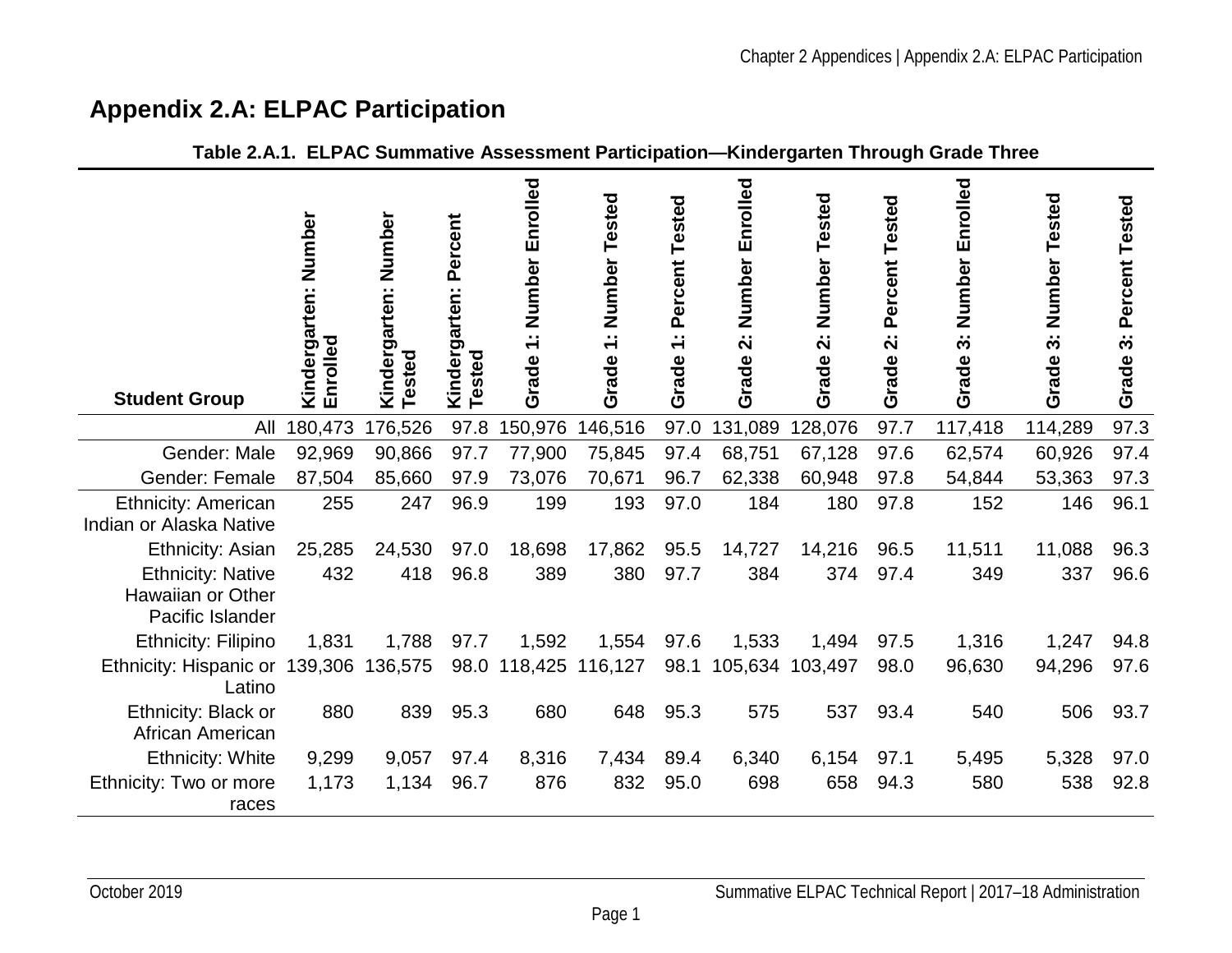#### Chapter 2 Appendices | Appendix 2.A: ELPAC Participation

[Table 2.A.1](#page-2-2) *(continued)*

| <b>Student Group</b>                                              | Numbe<br>rten:<br>Kinderga<br>Enrolled | Number<br>Kindergarten:<br><b>Tested</b> | Percent<br>garten:<br>$\tilde{\mathbf{e}}$<br>sted<br>Kind<br>ق | Number Enrolled<br>$\sim$ $\sim$<br>$\overline{\phantom{0}}$<br>Grade | Tested<br>Number<br>$\sim$ $\sim$<br>$\overline{\phantom{0}}$<br>Grade | Tested<br>Percent<br>$\sim$ $\sim$<br>$\overline{\phantom{0}}$<br>Grade | Enrolled<br>Number<br>$\sim$ $\sim$<br>$\mathbf{\Omega}$<br>irade<br>O | Tested<br>Number<br>$\sim 10$<br>$\mathbf{\Omega}$<br>Grade | Tested<br>Percent<br>$\sim$ $\sim$<br>$\mathbf{\Omega}$<br>Grade | Number Enrolled<br>$\sim$<br>S<br>Grade | Tested<br>Number<br>$\sim$ $\sim$<br>က<br>Grade | Percent Tested<br>$\sim$<br>ო<br>Grade |
|-------------------------------------------------------------------|----------------------------------------|------------------------------------------|-----------------------------------------------------------------|-----------------------------------------------------------------------|------------------------------------------------------------------------|-------------------------------------------------------------------------|------------------------------------------------------------------------|-------------------------------------------------------------|------------------------------------------------------------------|-----------------------------------------|-------------------------------------------------|----------------------------------------|
| Economic status: Not<br>economically<br>disadvantaged             | 45,179                                 | 43,596                                   | 96.5                                                            | 32,589                                                                | 30,244                                                                 | 92.8                                                                    | 25,130                                                                 | 23,942                                                      | 95.3                                                             | 20,764                                  | 19,583                                          | 94.3                                   |
| Economic status: 135,294 132,930<br>Economically<br>disadvantaged |                                        |                                          |                                                                 |                                                                       | 98.3 118,387 116,272                                                   |                                                                         | 98.2 105,959                                                           | 104,134                                                     | 98.3                                                             | 96,654                                  | 94,706                                          | 98.0                                   |
| Students not receiving<br>special education<br>services           | 164,678                                | 161,238                                  | 97.9                                                            |                                                                       | 136,364 132,274                                                        |                                                                         |                                                                        | 97.0 115,366 112,773                                        | 97.8                                                             | 99,356                                  | 96,729                                          | 97.4                                   |
| <b>Students receiving</b><br>special education<br>services        | 15,795                                 | 15,288                                   | 96.8                                                            | 14,612                                                                | 14,242                                                                 | 97.5                                                                    | 15,723                                                                 | 15,303                                                      | 97.3                                                             | 18,062                                  | 17,560                                          | 97.2                                   |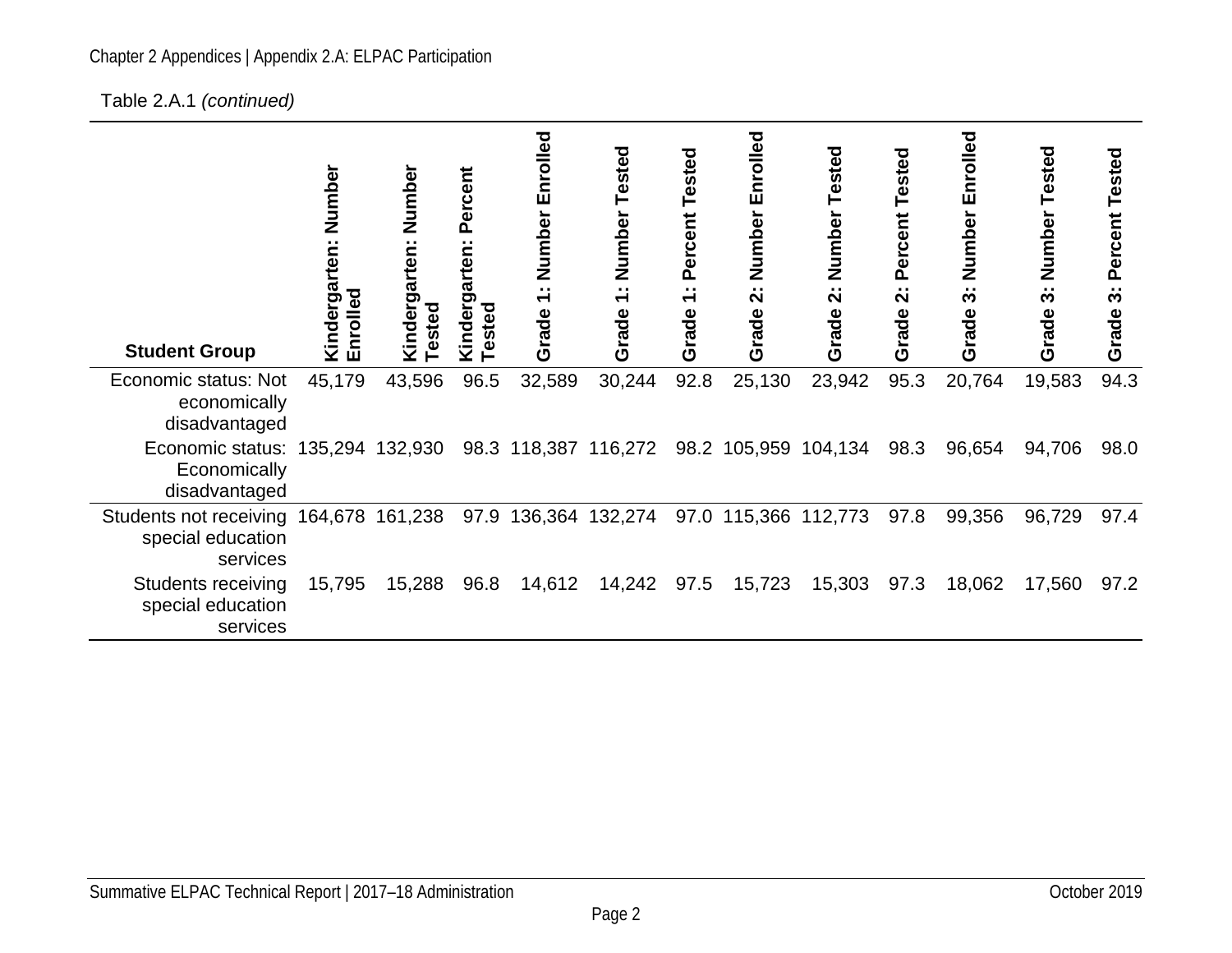<span id="page-4-0"></span>

| <b>Student Group</b>                                 | Enrolled<br>Number<br>4<br>Grade | Number<br>Tested<br>$\ddot{ }$<br>Grade | Percent Tested<br>$\sim$<br>4<br>Grade | Enrolled<br>Number<br>မ္မ<br>Grade | Tested<br>Number<br>မ္မ<br>Grade | Percent Tested<br>က်<br>Grade | Enrolled<br>Number<br>$\ddot{\circ}$<br>Grade | Tested<br>Number<br>$\ddot{\circ}$<br>Grade | Percent Tested<br>$\ddot{\circ}$<br>Grade |
|------------------------------------------------------|----------------------------------|-----------------------------------------|----------------------------------------|------------------------------------|----------------------------------|-------------------------------|-----------------------------------------------|---------------------------------------------|-------------------------------------------|
| All                                                  | 107,847                          | 104,547                                 | 96.9                                   | 94,652                             | 91,337                           | 96.5                          | 82,578                                        | 78,978                                      | 95.6                                      |
| Gender: Male                                         | 58,271                           | 56,566                                  | 97.1                                   | 52,112                             | 50,384                           | 96.7                          | 46,323                                        | 44,390                                      | 95.8                                      |
| Gender: Female                                       | 49,576                           | 47,981                                  | 96.8                                   | 42,540                             | 40,953                           | 96.3                          | 36,255                                        | 34,588                                      | 95.4                                      |
| Ethnicity: American Indian or Alaska Native          | 152                              | 151                                     | 99.3                                   | 116                                | 111                              | 95.7                          | 100                                           | 95                                          | 95.0                                      |
| Ethnicity: Asian                                     | 9,483                            | 9,106                                   | 96.0                                   | 7,959                              | 7,639                            | 96.0                          | 6,901                                         | 6,598                                       | 95.6                                      |
| Ethnicity: Native Hawaiian or Other Pacific Islander | 352                              | 330                                     | 93.8                                   | 316                                | 296                              | 93.7                          | 296                                           | 285                                         | 96.3                                      |
| <b>Ethnicity: Filipino</b>                           | 1,224                            | 1,173                                   | 95.8                                   | 1,028                              | 981                              | 95.4                          | 998                                           | 947                                         | 94.9                                      |
| Ethnicity: Hispanic or Latino                        | 90,671                           | 88,092                                  | 97.2                                   | 80,026                             | 77,335                           | 96.6                          | 69,948                                        | 66,934                                      | 95.7                                      |
| Ethnicity: Black or African American                 | 532                              | 488                                     | 91.7                                   | 453                                | 420                              | 92.7                          | 391                                           | 363                                         | 92.8                                      |
| <b>Ethnicity: White</b>                              | 4,307                            | 4,144                                   | 96.2                                   | 3,869                              | 3,714                            | 96.0                          | 3,149                                         | 3,016                                       | 95.8                                      |
| Ethnicity: Two or more races                         | 414                              | 394                                     | 95.2                                   | 316                                | 301                              | 95.3                          | 281                                           | 266                                         | 94.7                                      |
| Economic status: Not economically disadvantaged      | 17,723                           | 16,546                                  | 93.4                                   | 15,000                             | 13,937                           | 92.9                          | 13,014                                        | 11,957                                      | 91.9                                      |
| Economic status: Economically disadvantaged          | 90,124                           | 88,001                                  | 97.6                                   | 79,652                             | 77,400                           | 97.2                          | 69,564                                        | 67,021                                      | 96.3                                      |
| Students not receiving special education services    | 87,753                           | 84,968                                  | 96.8                                   | 74,044                             | 71,320                           | 96.3                          | 62,692                                        | 59,886                                      | 95.5                                      |
| Students receiving special education services        | 20,094                           | 19,579                                  | 97.4                                   | 20,608                             | 20,017                           | 97.1                          | 19,886                                        | 19,092                                      | 96.0                                      |

#### **Table 2.A.2. ELPAC Summative Assessment Participation—Grades Four Through Six**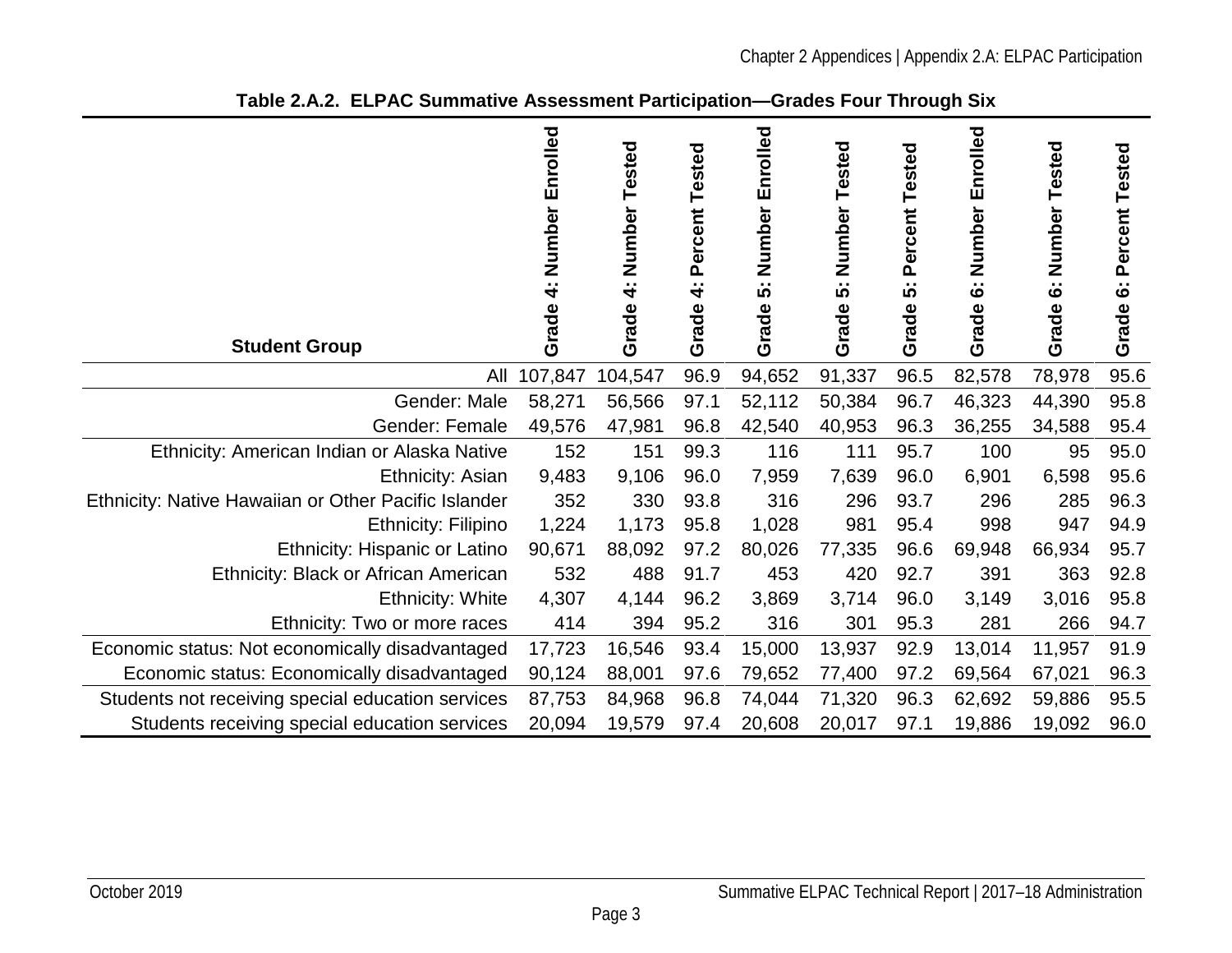<span id="page-5-0"></span>

| <b>Student Group</b>                                 | Enrolled<br>Number<br>$\ddot{\sim}$<br>Grade | Number<br>Tested<br>$\ddot{\sim}$<br>Grade | Tested<br>Percent<br>$\sim$<br>$\blacktriangleright$<br>Grade | Number Enrolled<br>$\sim$<br>$\infty$<br>Grade | Tested<br>Number<br>$\sim$ $\sim$<br>$\infty$<br>Grade | Percent Tested<br>$\sim$ $\sim$<br>$\infty$<br>Grade | Number Enrolled<br>$\sim$ $\sim$<br>ၜ<br>Grade | Number<br>Tested<br>$\sim$<br>ග<br>Grade | Percent Tested<br>$\sim$<br>ၜ<br>Grade |
|------------------------------------------------------|----------------------------------------------|--------------------------------------------|---------------------------------------------------------------|------------------------------------------------|--------------------------------------------------------|------------------------------------------------------|------------------------------------------------|------------------------------------------|----------------------------------------|
| All                                                  | 70,108                                       | 66,831                                     | 95.3                                                          | 58,999                                         | 55,667                                                 | 94.4                                                 | 59,006                                         | 52,321                                   | 88.7                                   |
| Gender: Male                                         | 40,152                                       | 38,374                                     | 95.6                                                          | 34,340                                         | 32,482                                                 | 94.6                                                 | 34,769                                         | 30,946                                   | 89.0                                   |
| Gender: Female                                       | 29,956                                       | 28,457                                     | 95.0                                                          | 24,659                                         | 23,185                                                 | 94.0                                                 | 24,237                                         | 21,375                                   | 88.2                                   |
| Ethnicity: American Indian or Alaska Native          | 81                                           | 75                                         | 92.6                                                          | 79                                             | 75                                                     | 94.9                                                 | 85                                             | 66                                       | 77.6                                   |
| Ethnicity: Asian                                     | 5,936                                        | 5,654                                      | 95.2                                                          | 5,304                                          | 5,031                                                  | 94.9                                                 | 5,122                                          | 4,780                                    | 93.3                                   |
| Ethnicity: Native Hawaiian or Other Pacific Islander | 252                                          | 233                                        | 92.5                                                          | 231                                            | 219                                                    | 94.8                                                 | 205                                            | 177                                      | 86.3                                   |
| <b>Ethnicity: Filipino</b>                           | 913                                          | 879                                        | 96.3                                                          | 845                                            | 793                                                    | 93.8                                                 | 856                                            | 797                                      | 93.1                                   |
| Ethnicity: Hispanic or Latino                        | 59,160                                       | 56,433                                     | 95.4                                                          | 49,357                                         | 46,573                                                 | 94.4                                                 | 49,072                                         | 43,255                                   | 88.1                                   |
| Ethnicity: Black or African American                 | 372                                          | 341                                        | 91.7                                                          | 319                                            | 283                                                    | 88.7                                                 | 284                                            | 245                                      | 86.3                                   |
| <b>Ethnicity: White</b>                              | 2,704                                        | 2,572                                      | 95.1                                                          | 2,303                                          | 2,180                                                  | 94.7                                                 | 2,460                                          | 2,235                                    | 90.9                                   |
| Ethnicity: Two or more races                         | 220                                          | 204                                        | 92.7                                                          | 177                                            | 160                                                    | 90.4                                                 | 174                                            | 148                                      | 85.1                                   |
| Economic status: Not economically disadvantaged      | 10,840                                       | 9,895                                      | 91.3                                                          | 9,628                                          | 8,732                                                  | 90.7                                                 | 10,399                                         | 8,416                                    | 80.9                                   |
| Economic status: Economically disadvantaged          | 59,268                                       | 56,936                                     | 96.1                                                          | 49,371                                         | 46,935                                                 | 95.1                                                 | 48,607                                         | 43,905                                   | 90.3                                   |
| Students not receiving special education services    | 52,223                                       | 49,800                                     | 95.4                                                          | 43,282                                         | 40,863                                                 | 94.4                                                 | 44,986                                         | 39,456                                   | 87.7                                   |
| Students receiving special education services        | 17,885                                       | 17,031                                     | 95.2                                                          | 15,717                                         | 14,804                                                 | 94.2                                                 | 14,020                                         | 12,865                                   | 91.8                                   |

**Table 2.A.3. ELPAC Summative Assessment Participation—Grades Seven Through Nine**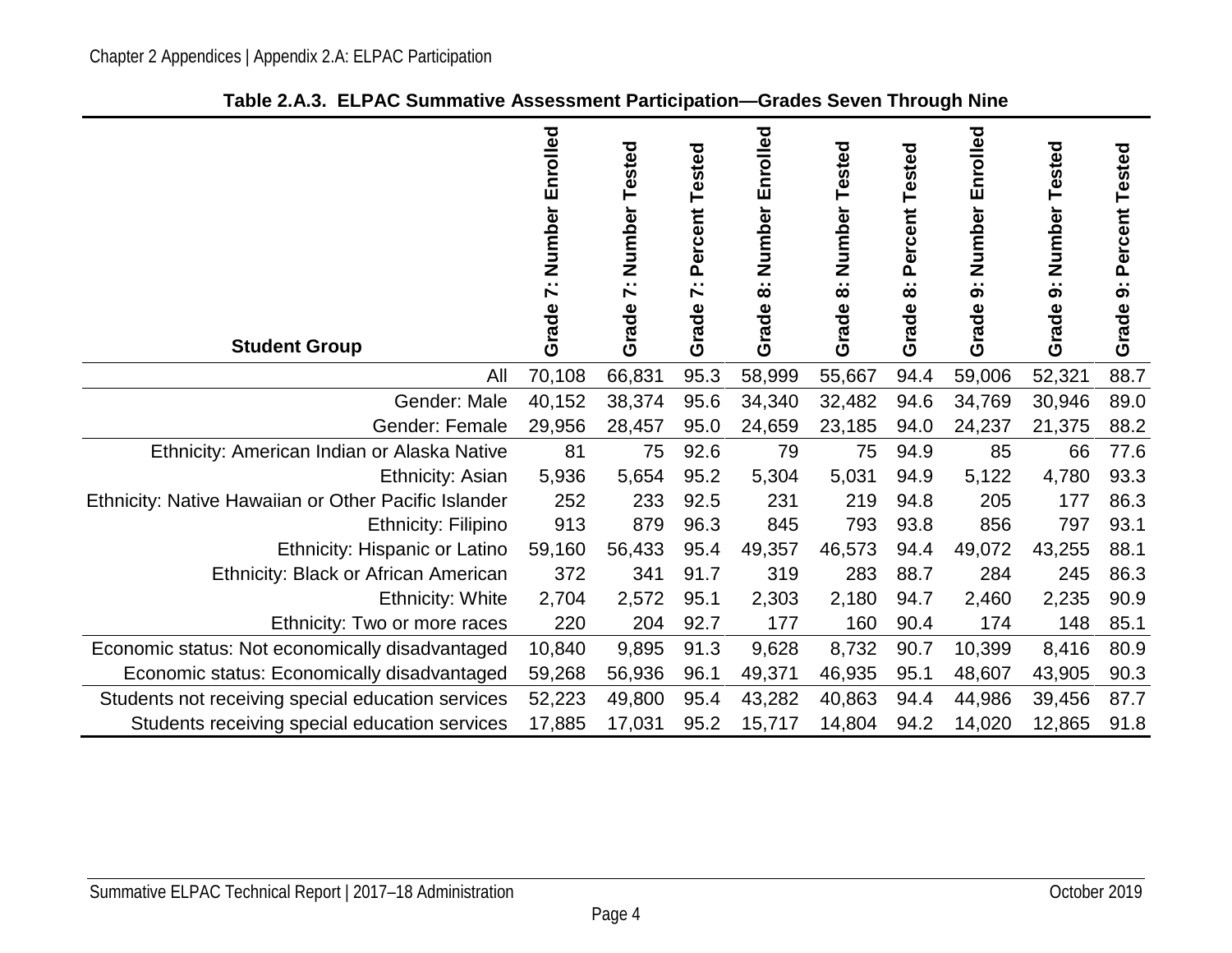<span id="page-6-0"></span>

| <b>Student Group</b>                                 | 10: Number<br>Enrolled<br>Grade | 10: Number Tested<br>Grade | Percent Tested<br>$\ddot{\mathbf{c}}$<br>Grade | Number<br>$\sim$<br>$\blacktriangledown$<br>Enrolled<br>$\overline{\phantom{0}}$<br>Grade | Tested<br>Number<br>$\sim$<br>$\blacktriangledown$<br>$\overline{\phantom{0}}$<br>Grade | Percent Tested<br>$\bullet$ $\bullet$<br>$\overline{\mathbf{r}}$<br>Grade | Number<br>$\mathbf{r}$<br>Enrolled<br>Grade | Number Tested<br>12:<br>Grade | Tested<br>Percent<br>$\ddot{2}$ :<br>Grade |
|------------------------------------------------------|---------------------------------|----------------------------|------------------------------------------------|-------------------------------------------------------------------------------------------|-----------------------------------------------------------------------------------------|---------------------------------------------------------------------------|---------------------------------------------|-------------------------------|--------------------------------------------|
| All                                                  | 54,043                          | 49,067                     | 90.8                                           | 47,757                                                                                    | 42,462                                                                                  | 88.9                                                                      | 44,981                                      | 34,998                        | 77.8                                       |
| Gender: Male                                         | 31,996                          | 29,069                     | 90.9                                           | 28,078                                                                                    | 25,012                                                                                  | 89.1                                                                      | 26,049                                      | 20,203                        | 77.6                                       |
| Gender: Female                                       | 22,047                          | 19,998                     | 90.7                                           | 19,679                                                                                    | 17,450                                                                                  | 88.7                                                                      | 18,932                                      | 14,795                        | 78.1                                       |
| Ethnicity: American Indian or Alaska Native          | 61                              | 57                         | 93.4                                           | 69                                                                                        | 54                                                                                      | 78.3                                                                      | 85                                          | 69                            | 81.2                                       |
| <b>Ethnicity: Asian</b>                              | 5,160                           | 4,827                      | 93.5                                           | 5,057                                                                                     | 4,710                                                                                   | 93.1                                                                      | 4,753                                       | 4,144                         | 87.2                                       |
| Ethnicity: Native Hawaiian or Other Pacific Islander | 211                             | 186                        | 88.2                                           | 214                                                                                       | 177                                                                                     | 82.7                                                                      | 219                                         | 175                           | 79.9                                       |
| Ethnicity: Filipino                                  | 896                             | 817                        | 91.2                                           | 876                                                                                       | 799                                                                                     | 91.2                                                                      | 847                                         | 702                           | 82.9                                       |
| Ethnicity: Hispanic or Latino                        | 44,741                          | 40,481                     | 90.5                                           | 38,796                                                                                    | 34,306                                                                                  | 88.4                                                                      | 36,372                                      | 27,710                        | 76.2                                       |
| Ethnicity: Black or African American                 | 331                             | 300                        | 90.6                                           | 292                                                                                       | 255                                                                                     | 87.3                                                                      | 313                                         | 245                           | 78.3                                       |
| <b>Ethnicity: White</b>                              | 1,971                           | 1,819                      | 92.3                                           | 1,901                                                                                     | 1,689                                                                                   | 88.8                                                                      | 1,899                                       | 1,562                         | 82.3                                       |
| Ethnicity: Two or more races                         | 174                             | 153                        | 87.9                                           | 113                                                                                       | 100                                                                                     | 88.5                                                                      | 131                                         | 111                           | 84.7                                       |
| Economic status: Not economically disadvantaged      | 9,488                           | 8,231                      | 86.8                                           | 8,692                                                                                     | 7,314                                                                                   | 84.1                                                                      | 8,925                                       | 6,354                         | 71.2                                       |
| Economic status: Economically disadvantaged          | 44,555                          | 40,836                     | 91.7                                           | 39,065                                                                                    | 35,148                                                                                  | 90.0                                                                      | 36,056                                      | 28,644                        | 79.4                                       |
| Students not receiving special education services    | 41,411                          | 37,621                     | 90.8                                           | 36,514                                                                                    | 32,481                                                                                  | 89.0                                                                      | 32,886                                      | 25,244                        | 76.8                                       |
| Students receiving special education services        | 12,632                          | 11,446                     | 90.6                                           | 11,243                                                                                    | 9,981                                                                                   | 88.8                                                                      | 12,095                                      | 9,754                         | 80.6                                       |

#### **Table 2.A.4. ELPAC Summative Assessment Participation—Grades Ten Through Twelve**